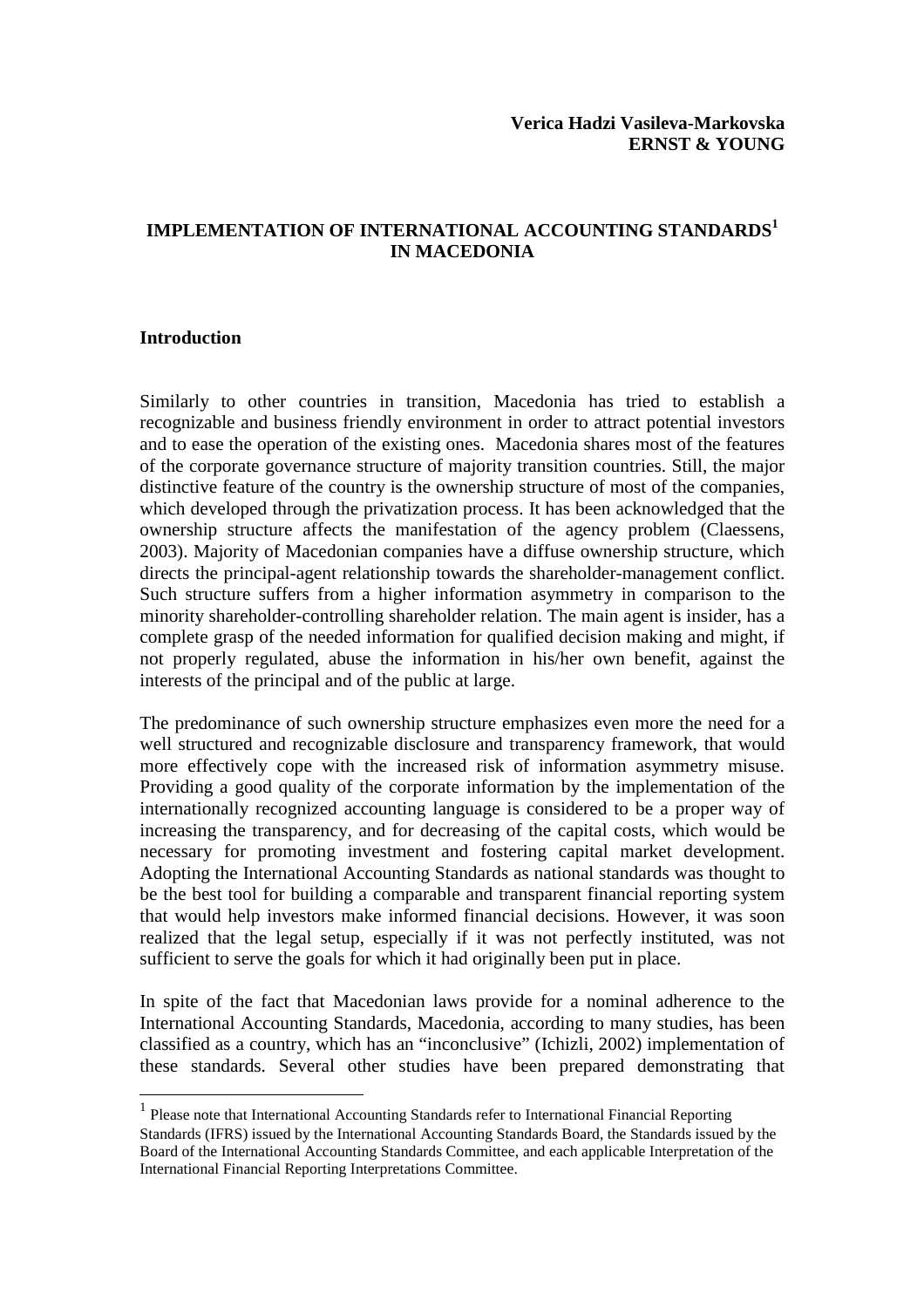Macedonia is incompliant with the IFRS in several aspects (ROSC, 2003, Deloitte & Touche, 2001, Hepp, Dimitrov, 1999). The objective of this paper is to show the legislative and regulatory setup for the implementation of IFRS, but also the implementational substance, which involves the numerous aspects of the enforcement of what had been designed by the legal framework.

# **Legislative framework**

The central law regulating the accounting and audit in Macedonia is the Trade Company Law (Official Gazette No. 28/2004). The new Trade Company Law was enacted in April 2004, replacing the 1996 Law. The expectations are that the new Law will resolve the shortcomings of the old one, especially the ones related to the disclosures and transparency requirements.

The new Law provides for four types of trading companies: large, medium sized, small and micro traders<sup>2</sup>. The International Accounting Standards are obligatory for the following companies, classified by size, industry and regulatory framework:

- Large trading companies;
- Medium sized trading companies;
- Banking trading companies;
- Insurance trading companies;
- Companies listed on the Stock Exchange;
- Companies being part of the consolidated financial statements of some of the above mentioned types of companies.

The former Trade Company Law has nominally provided for the International Accounting Standards as **the** only standards for the preparation of the financial statements. However, the reference to the standards was to the ones translated in Macedonian and published in the Official Gazette in 1999. Based on this, all further amendments to the IAS seemed to have not been applicable. This was a serious legal drawback of the previous Law. The new Law states that the eligible companies, as defined above, should prepare their financial statements in accordance with the IAS, published in Official Gazette. The novelty is that the IAS should be updated on a

 $\overline{a}$  $2^{2}$  Based on the number of employees, annual turnover and average value of the total assets within the last two years. In addition to the first criterion, one more needs to be satisfied, in order for the company to be classified in a respective group:

|                    | Micro traders    | Small traders | $Median - sized$ | Large trading |
|--------------------|------------------|---------------|------------------|---------------|
|                    |                  |               | companies        | companies     |
| No of employees    | Less than 10     | Less than 50  | Less than 250    | Above 250     |
| Annual turnover    | Less than EUR    | Less than EUR | Less than EUR    | Above EUR     |
|                    | 50,000           | 2,000,000     | 10,000,000       | 10,000,000    |
| Average assets     |                  | Less than EUR | Less than EUR    | Above EUR     |
|                    |                  | 2,000,000     | 11,000,000       | 11,000,000    |
| Diversification of | 80% of the       |               |                  |               |
| clients            | turnover comes   |               |                  |               |
|                    | from one client  |               |                  |               |
| Ownership          | At most two      |               |                  |               |
|                    | physical persons |               |                  |               |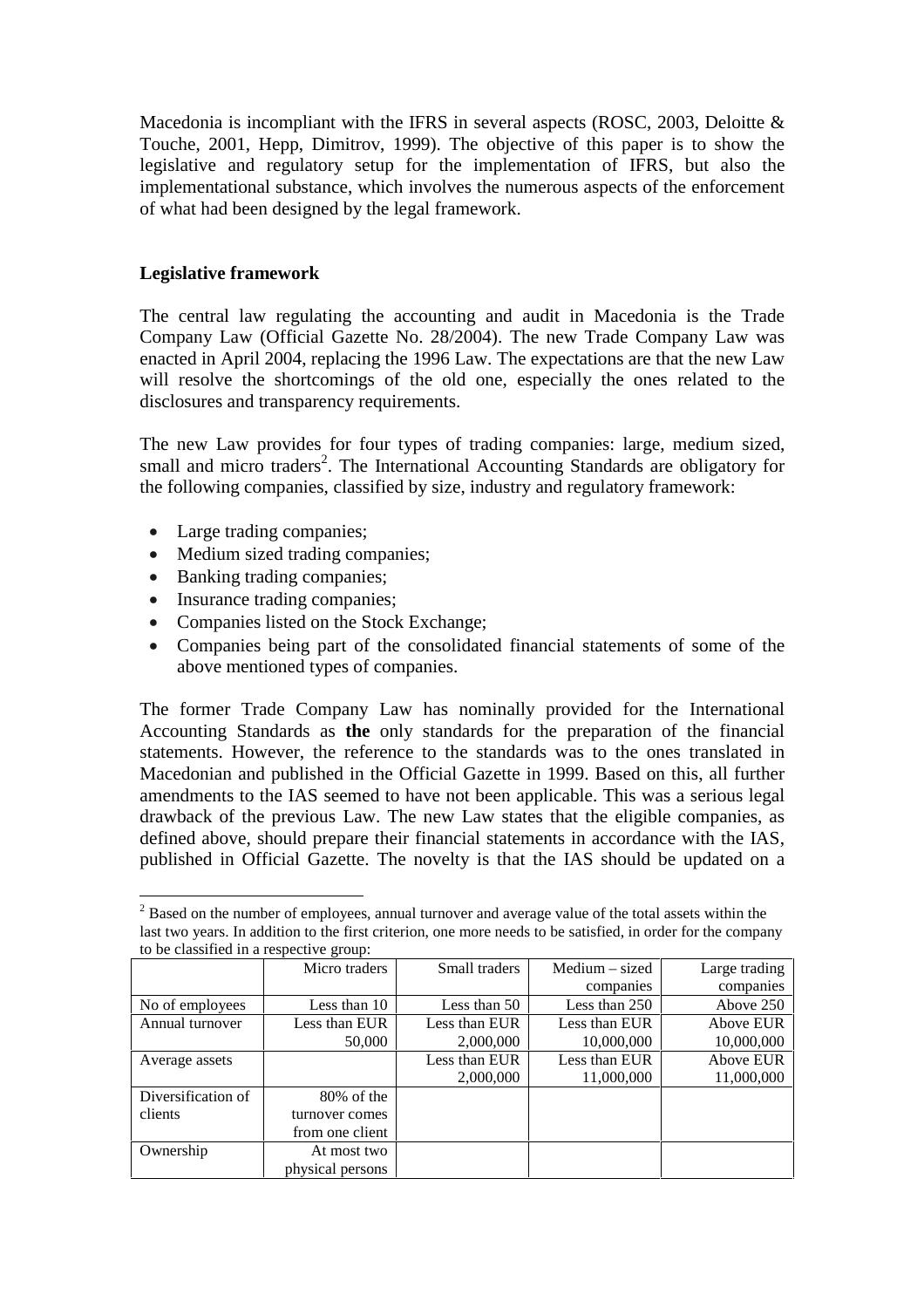yearly basis, following the amendments and additions of the IAS as adopted by IASB. This means that the major problem of the previous law of non-compliance with the IAS amendments has been resolved. Now, at least nominally, by Law, the most recent IAS/IFRS are the valid financial reporting standards in the Republic of Macedonia. It should be noted that no reference is made to the application of IFRIC interpretations in the Law.

Even companies that do not belong to the above groups of companies can prepare and submit their financial statements in accordance with IAS/IFRS if they decide so.

The Minister of Finance will issue a specific regulation in order to proscribe the way how the accounting will be carried out. The Minister also prescribes the form and contents of the annual accounts.

The Trade Company Law requires audits of large and medium sized joint stock companies, all listed companies, and all large and medium sized limited liability companies. The audit is to be performed in accordance with the International Standards of Auditing, as published in Official Gazette and yearly updated, following the amendments adopted by the IFAC. This provision is similarly presented in the Law on Audit (Official Gazette No. 65/1997, 27/2000, 31/2001 and 61/2002). According to this law, the Minister of Finance publishes the International Standards of Auditing in the Official Gazette of the Republic of Macedonia. The auditor is obliged to adhere to the Code of Ethics of Professional Accountants as defined by IFAC.

Similarly to the Law on Audit, the Law on State Audit (Official Gazette No. 65/1997, 70/2001 and 31/2003) defines how the state audit shall be conducted, in accordance with the INTOSAI standards.

Neither the Banking Law (Official Gazette No. 63/2000, 103/2000, 37/2002, 51/2003, 85/2003), nor the Law on Supervision of Insurance (Official Gazette No. 27/2002, 84/2002, 98/2002) has any specific accounting requirements regarding the financial statements. The Banking Law refers to the general accounting regulation and accounting standards, which means that they will have to comply with the requirements set out in the Trade Company Law. The Insurance Law refers directly to the Trade Company Law as the accounting and reporting framework. Since the new Trade Company Law sets the International Financial Reporting Standards as national standards, these should be the applicable standards for financial services organizations as well. In addition to this, the Insurance Law specifically states that the Ministry of Finance should draft additional legislation, according to the international accountings standards, and especially: chart of accounts, form and contents of the financial statements, detailed contents of the annual accounts, valuation method for the balance sheet items, form and contents of the audit report and a detailed content of the certificate provided by the certified actuary. Most of these regulations have not been drafted yet.

The Law on the National Bank of the Republic of Macedonia (Official Gazette No. 3/2002) requires that the National Bank prepare the annual financial statements in accordance with the international accounting standards and accounting regulation in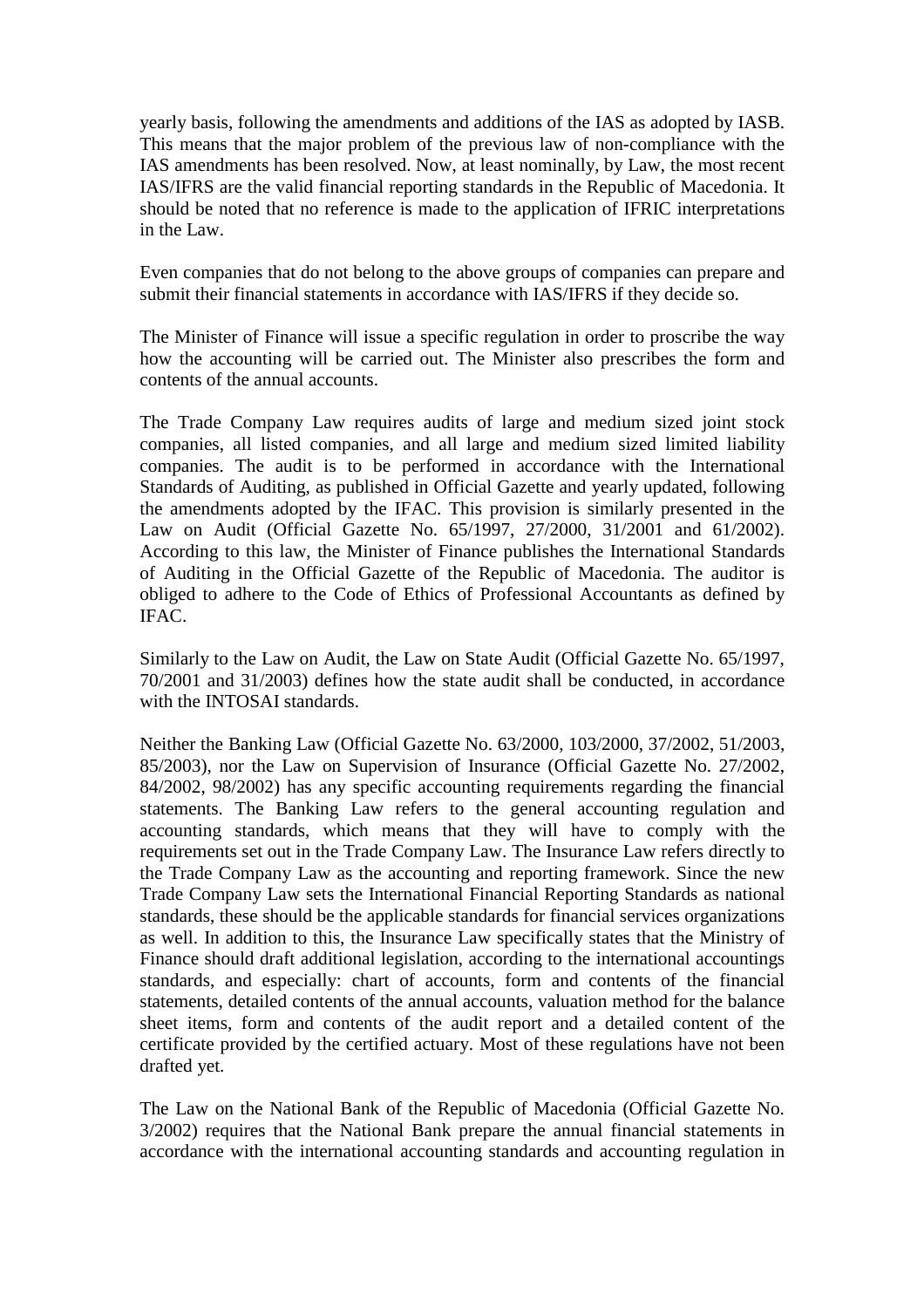the country. These financial statements are an integral part of the Bank's Annual Report, which is published for the broader audience.

The Securities Law (Official Gazette 63/2000, 103/2000, 34/2001, 4/2002, 37/2002, 31/2003 and 85/2003) provides for additional requirements for listed companies. They need to publish information on the company's financial position, change of capital structure, legal status and their business activities. They are supposed to publish their un-audited financial statements twice a year, 30 days upon the completion of the 6 months' term. They should also publish the audited financial statements 15 days upon their adoption by the Company's General Assembly.

One more Law deserves a special reference: The Law on Accounting for Budgets and Budgetary Users (Official Gazette No. 61/2002 and 98/2002). The accounting standards for the budgets and budgetary users are the International Accounting Standards for public sector, which are published in the Official Gazette of the Republic of Macedonia. The Minister of Finance is empowered by this Law to enact additional decision or other regulation for the compliance of the standards with this Law, if needed. Further on, the Law states that the budgets and budgetary users are supposed to prepare the accounting records in accordance with the Law, with the generally accepted accounting practice and accounting principles.

The short overview of the legislation in Macedonia illustrates that the different laws covering the accounting, audit and reporting requirements are nominally converging towards the adoption of international financial reporting standards as national standards. Looking in more details, several things can be observed: laws use different terminologies, not always in compliance with the IFRS, and not always in full compliance to one another, there are some redundant forms of over-regulations, which bring more confusion, rather than clarification in the area and there are some other minor deficiencies, which still need refinement. Still, a noticeable progress is visible, especially with the New Trade Company Law, being the main reference law in this matter, which has literally pronounced the IFRS as national standards for the defined group of companies and for all others that prefer using these standards for their reporting purposes. Insisting on every year updating of the published IFRS, is a serious step forward in the Law. It seems that what is in the Laws may be not perfectly and consistently spelled out, but the intention is clear and it allows the professional bodies in the country to act and fine-tune the additional regulation and the institutional set-up, in order for the international accounting standards to be fully embraced and truly become the main reporting framework in the country.

#### **Accounting Profession in Macedonia**

Probably the weakest link in the institutional framework for the accounting, auditing and reporting system in Macedonia is the absence of an appropriately organized professional organization of accountants and auditors. In fact there are or there have been efforts to organize several such associations. The first and the oldest organization is the Association of Accountants, Financial Workers, and Auditors, which was established in 1956. Although it managed to become a member of some international organizations (IFAC, SEEPAD), this organization was seriously lacking capacity and did not manage to portray itself as a true representative of the profession,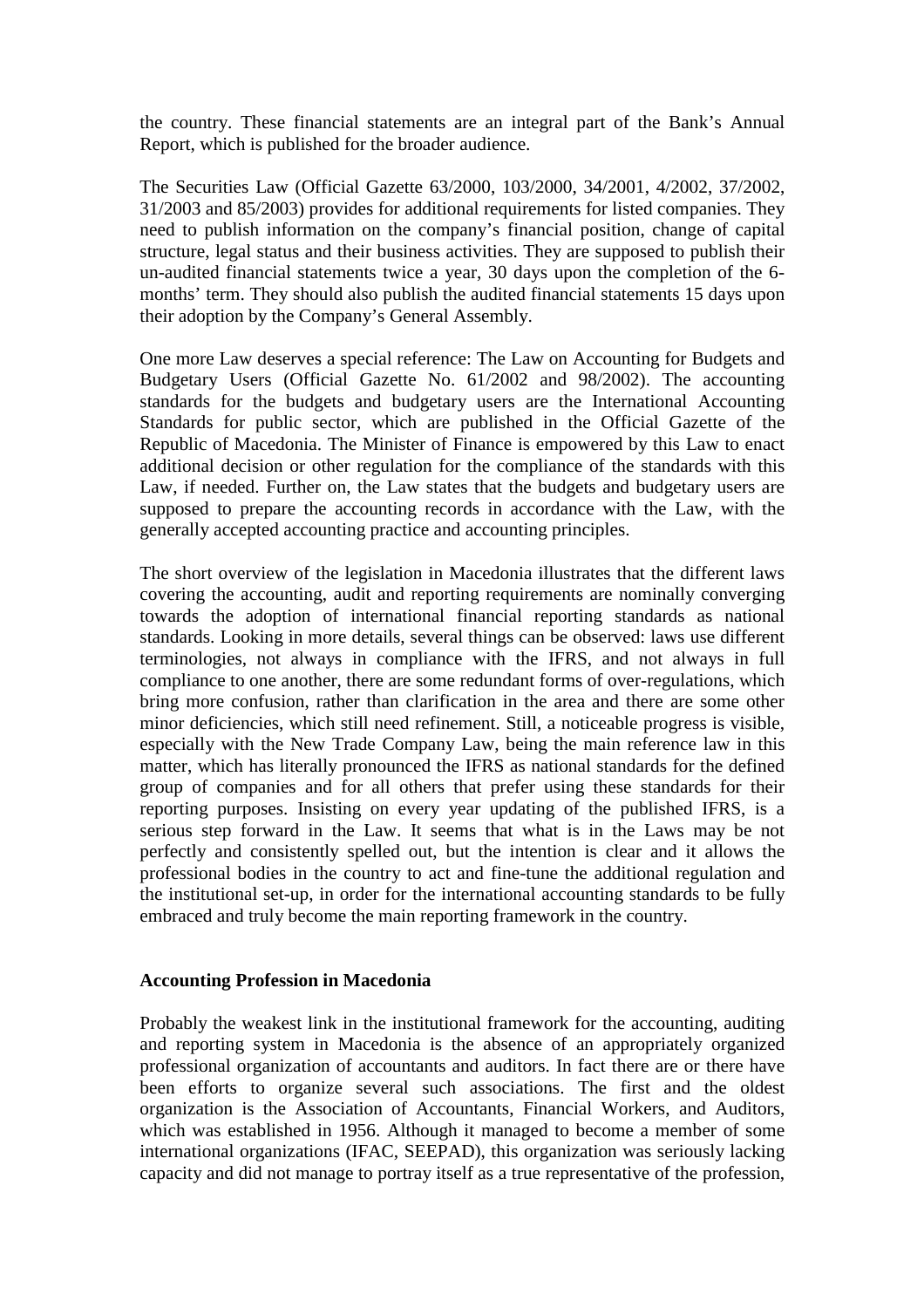because of which it is practically inactive. There were two more efforts to organize alternative associations: Macedonian Association of Certified Auditors and Council of Certified Auditors. Macedonian Association of Certified Auditors was established with a subtle support of the IBTCI – a project funded by the USAID for accounting development in Macedonia. The Association seemed to be active at the beginning, in the process of initial licensing of auditors, after which it completely stopped any activities. The newest effort was made by the recent certified auditors, who tried to establish a Council of Certified Auditors. No information is available on whether this effort gave any result and whether the proponents of the Council are still trying to give it a birth. For the time being, none of the organizations seems to work and the process of organizing the profession seems to be at a worst stage than ever. Professionals have not proved so far to be either willing or able to put sufficient effort in building the professional quality assurance process and any novel processes in this respect will have to be backed fully and openly either by the Government or the international community (or both). Of course, the acknowledgment of such a reality is extremely embarrassing for the profession, but unless this pillar gets fully in place, the efforts for an efficient accounting reform will remain sterile, as indeed they have proved to be so over the last decade. By no means can the system perform efficiently and effectively while it is missing probably the most important watchdog – the professional association. The problem of the absence of self-regulated professional organization has been elaborated in several studies exploring the state of the accounting and auditing profession in Macedonia (Bozinovska-Lazarevska, 2001, ROSC, 2003).

In the meantime, and in the absence of such an organization, the Ministry of Finance acts as the main agent regulating the auditing profession. It is exclusively empowered with the legislation drafting activity, with the regulation of professional performance of the audit professionals and audit companies, with the organization and conduct of professional examinations and licensing of auditors. It should be noted that the Ministry managed to put some order in this area. The process of examining and licensing auditors is going more or less smoothly and it is gaining in validity and overall acceptance.

The most recent developments are that the new draft law on audit has entered the Government procedure. The main novelty of the new Law is that it insists on the establishment of a self-regulatory body – Institute of professional accountants and auditors, which will really take over the common activities of such an Institute: licensing, quality control, care about permanent training of accountants, auditors, but also regulators, adherence to professional code of ethics etc.

For the time being there are around 15 licensed audit firms in Macedonia. All the big four are present in the country. There are also not more than 150 licensed auditors, but not all of them are in public practice. They don't seem to be sufficient to efficiently respond to the massive requirement for audit of what is estimated to be a pool of 900 companies that need to be audited (ROSC, 2003). A good portion of these professionals is faculty professors or corporate accountants. There are constantly new certified accountants joining the profession. Fundamental improvement comes from the fact that the first young holders of international recognized certificates are emerging in Macedonia and they are expected to be the major proponents for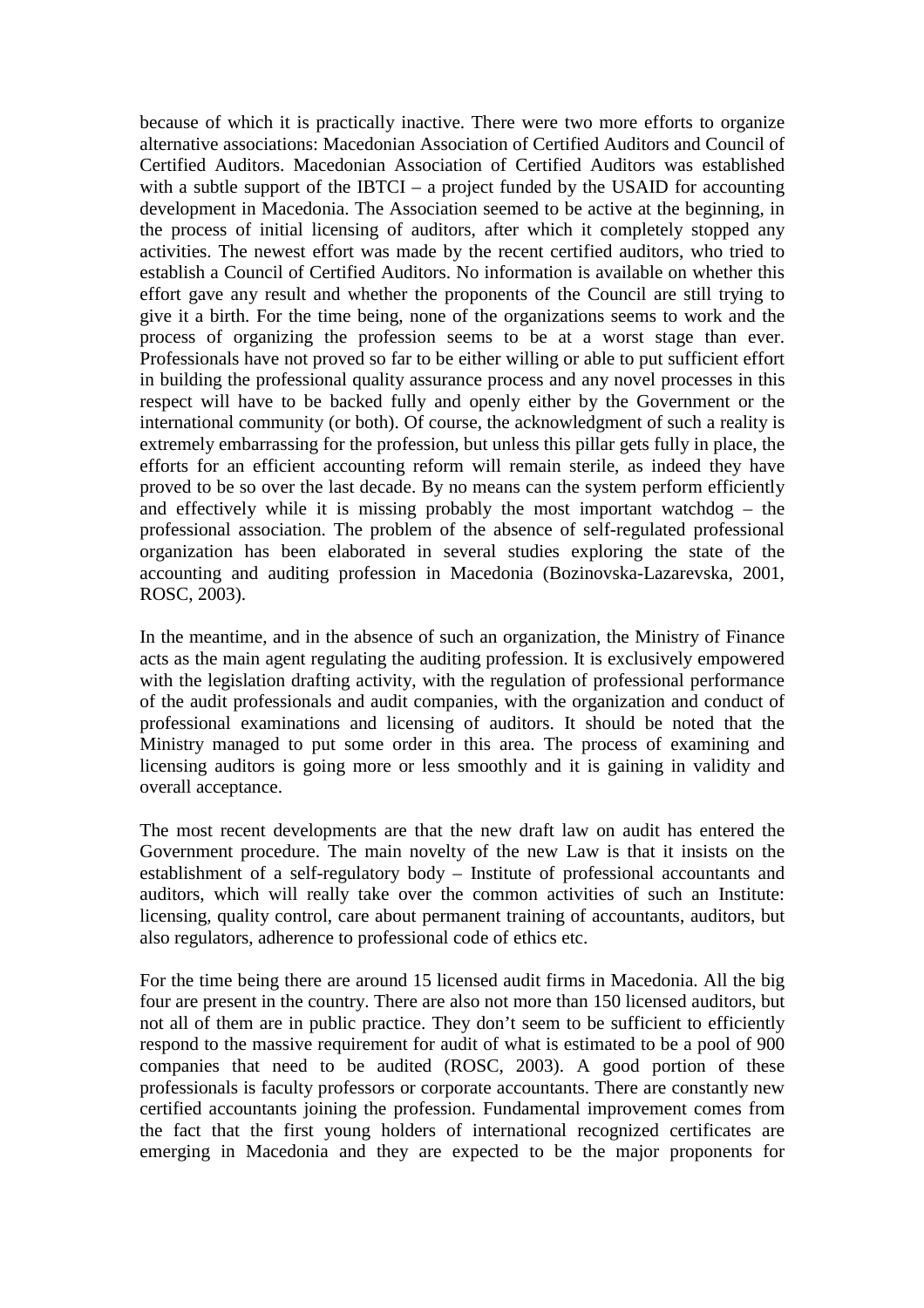adherence to quality standards. Still, there is not yet a system of recognizing their certificates nationally and transferring them into national certification.

### **Enforcing the Accounting Standards**

There are practically no effective mechanisms enforcing the implementation of the international financial reporting standards as they have been provided for in the Trade Company Law. The major role of the Ministry of Finance as a regulator ends with the examination and licensing of auditor. The Central Registry simply collects the abridged financial statements, without checking for their compliance with the stated financial reporting requirements. Even the Securities and Exchange Commission and the Stock Exchange do not review the financial statements for their adherence with the reporting framework. The Securities and Exchange Commission does not have the legal power, to review and to take measures against the companies ant their managers who do not comply with the requirements.

An important and relatively efficient and effective regulatory agent is the National Bank of the Republic of Macedonia. Still, they do not insist on the enforcing of the general accounting framework, but they are mainly focused on the enforcement of the bank supervision criteria.

The similar, although to a much smaller extent is valid for the supervision of the insurance companies. The Insurance Supervision Department of the Ministry of Finance is indeed focused only at its regulatory role. It should be emphasized that the size of the Supervision Department and its professional capacity is much smaller than the one of the National Bank, which makes this important industry to be de facto not properly supervised yet.

This means that the real enforcement agent for enforcing the financial reporting standards is the auditors. Having in mind the situation that we have described above on the absence of external quality assurance process of the audit firms and professionals, it becomes obvious that this is the area that needs immediate address and action.

# **Areas of Difference**

The most detailed analysis on the perceived departure of the reviewed financial statements in Macedonia from the IFRS is probably the one presented in the ROSC study on accounting and audit (ROSC 2003). They have noticed the following areas of incompliance:

- Conceptual Framework. The previous Trade Company Law was based on the 1999 translation of IFRS, which left several sections of the IASB framework out of the Macedonian legislation. The new Law addresses more adequately this issue.
- Interpretations of IAS. Macedonian legislation does not endorse any of the 31 existing interpretations.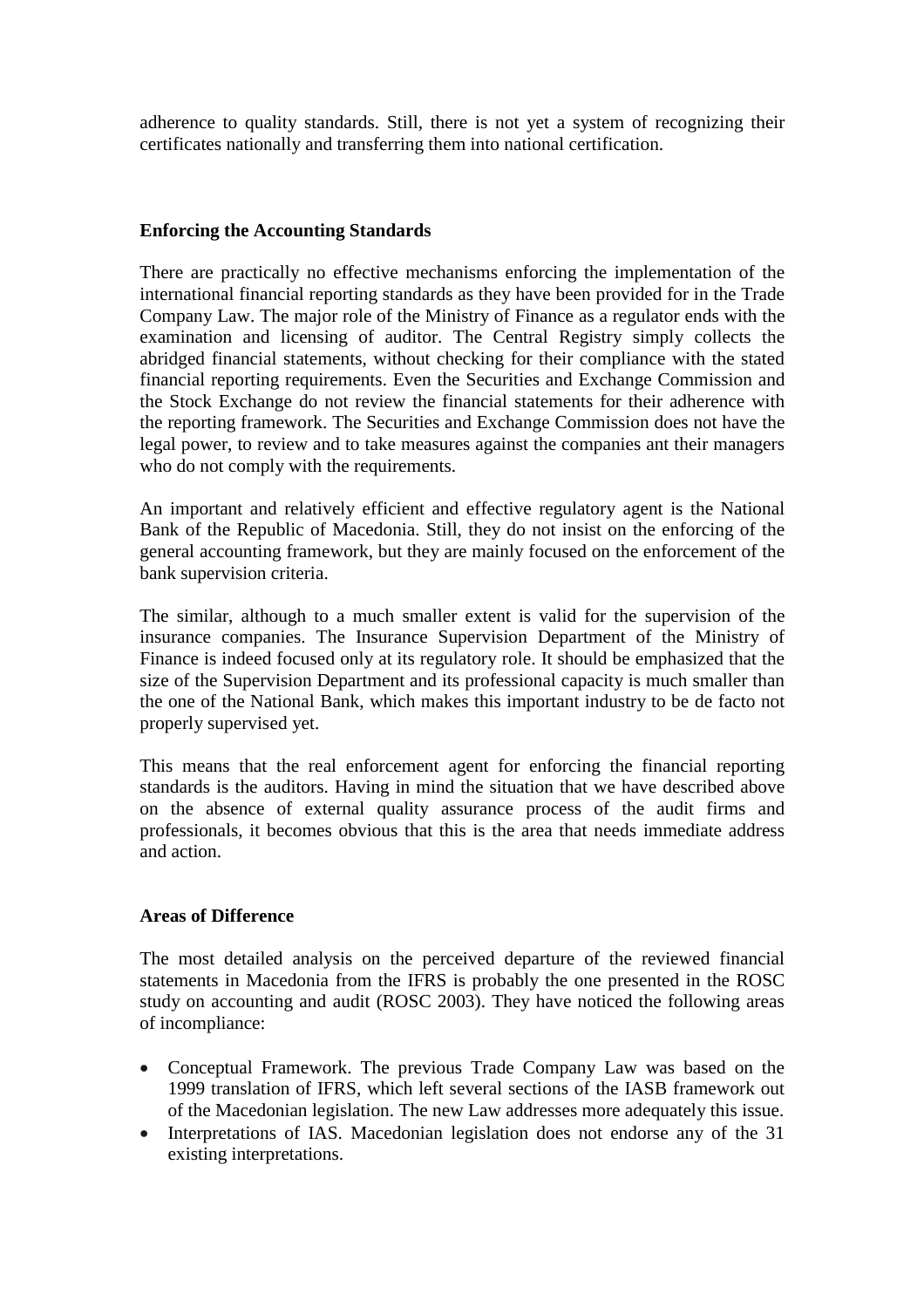- Investment property. IAS 40 has not been adopted in Macedonia, because of the implementation of the 1999 translation of IFRS.
- Bank regulatory reporting requirements dominate over the standards prescribed for the general-purpose reporting (IFRS).
- ROSC team found reports including only the balance sheet and income statements, without containing cash flow statement, statement of changes of equity, accounting policies and notes disclosures.
- General purpose financial statements are often influenced more by the taxation rules, rather than by the IFRS requirements.
- ROSC team reviewed a sample of IAS based financial statements and found several variations. These were classified as follows:
	- o Absence of information on related party relationships and transactions,
	- o Revaluation of property, plant and equipment in most of the companies has been made based on the general price index, which may contradict IAS 16,
	- o Revaluation of intangible assets has been done on the same basis: price index (may not be in compliance with IAS 38),
	- o Measurement of financial assets at fair value has been done by the use of approximated fair value, which may conflict IAS 32 and IAS 39.
	- o Compound financial instruments have not been presented as required by IAS 32, Some companies did not consolidate subsidiaries, especially loss-making ones, or did not properly eliminate intra-group revenues and expenses in the financial statements that were consolidated, which is not in compliance with IAS 27.
	- o The classification in the cash flow statements of several banks into cash flows from investing activities, and cash flows from financing activities, did not comply with IAS 7,
	- o The ROSC team found situations of understatement of expenses because certain payments to management and employees were charged to equity instead of being recognized as expenses.

The other robust study on the transparency and disclosures matter as major standpoints of the corporate governance architecture in South East Europe is the OECD White Paper on Corporate Governance (OECD, 2003). The findings of this study refer to the whole SEE region, but they reflect to a great extent the specific situation in Macedonia as well. The resemblance between some of the findings of the two studies is visible, although the angle of perception and the focus is different:

- Legal requirements for disclosure are usually high in SEE, although not always tied to the IAS. However, the reliability of the disclosed information tends to be low.
- The mindset of the major players towards the idea of transparency (managers, shareholders, professionals, regulators) needs to be fundamentally changed.
- Financial statements are not prepared in accordance with IFRS, even when they were meant to be consistent with them. This is especially the case with the inflation accounting, undisclosed liabilities, valuation of assets and reporting of related parties transactions, inadequate depreciation and provisions, avoiding of proper consolidation.
- Outside shareholders are facing a serious lack of transparency on ownership and control structure.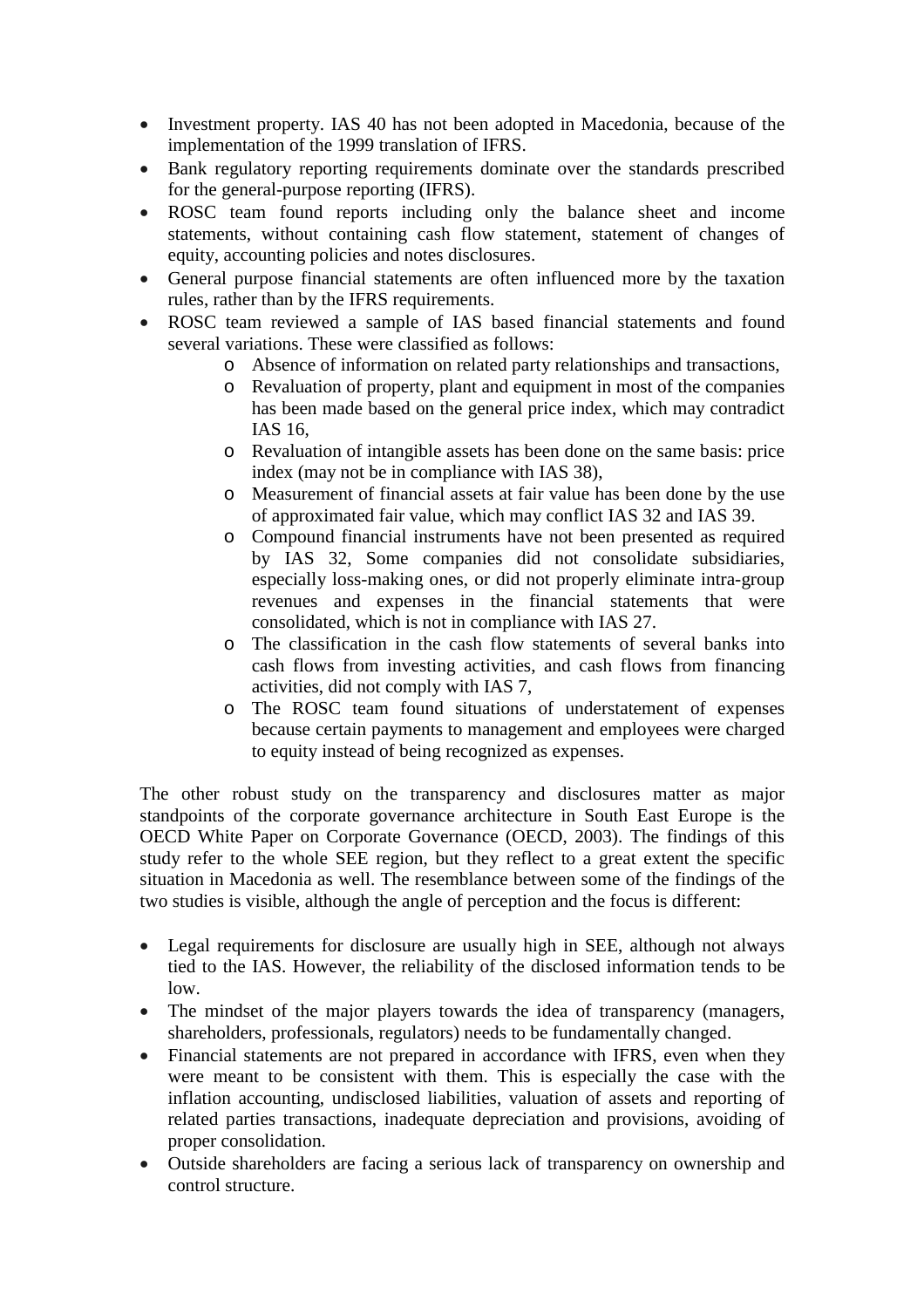- The ongoing disclosure of material events is not up to the standards for proper information of shareholders and the other interested public. Voluntary additional disclosure is even less visible.
- There is not good distinction of who is responsible for what in the disclosure process: management, board of directors, audit board, internal auditors, external auditors.
- Securities regulators and stock exchanges are not enough empowered to monitor and enforce the disclosure requirements.
- Financial statements and trade registries are not easily accessible to all shareholders
- The regulation of the accounting and the auditing profession is very ineffective in SEE. Professional organisations are weak. They lack resources and they have sustainability problem.
- The regulatory provisions and their enforcement are not strong enough
- The insufficient number of duly trained Certified Public Accountants is a major obstacle to improving accounting and auditing practices in most SEE countries.
- The performance of SEE media to the increase of the public awareness for these important matters has been mixed and controversial. As has been acknowledged in the Report the media may have played a role in bringing major scandals and debates to public notice, but they have not proved to be sufficiently educated in business matters and they did not manage to be resistant to the influence of interested parties.

### **Conclusions and Policy Implications**

The overview of the legislation in Macedonia illustrates that the different laws covering the accounting, audit and reporting requirements are nominally converging towards the adoption of international financial reporting standards and treating them as national standards. It seems that the legal framework is not the major hindrance to the more significant embracing of the IFRS. Even if separate regulations need further clarification, terminology clearance and additional fine-tuning, they can be considered as a good basis and not impediment to the implementation of good disclosures and transparency standards.

Probably the weakest link in the institutional framework for the accounting, auditing and reporting system in Macedonia is the absence of an appropriately organized professional organization of accountants and auditors. Professionals have not proved so far to be either willing or able to put sufficient effort in building the professional quality assurance process and additional processes in this respect will have to be backed fully and openly either by the Government or the international community (or both). It is expected that the new Draft Law on Audit will insist on the establishment of a self-regulatory body – Institute of professional accountants and auditors, which will really take over the common activities of such an Institute: examinations, licensing, quality control, care about permanent training of accountants, auditors, but also regulators, adherence to professional code of ethics etc. Once the Institute is in place and operational, it should engage firstly in a project of refreshing and harmonizing all legislation dealing with the accounting and auditing matters, among which full implementation of IFRS would be one of the major topics. An appropriate treatment of the IFRIC interpretations should be established in Macedonian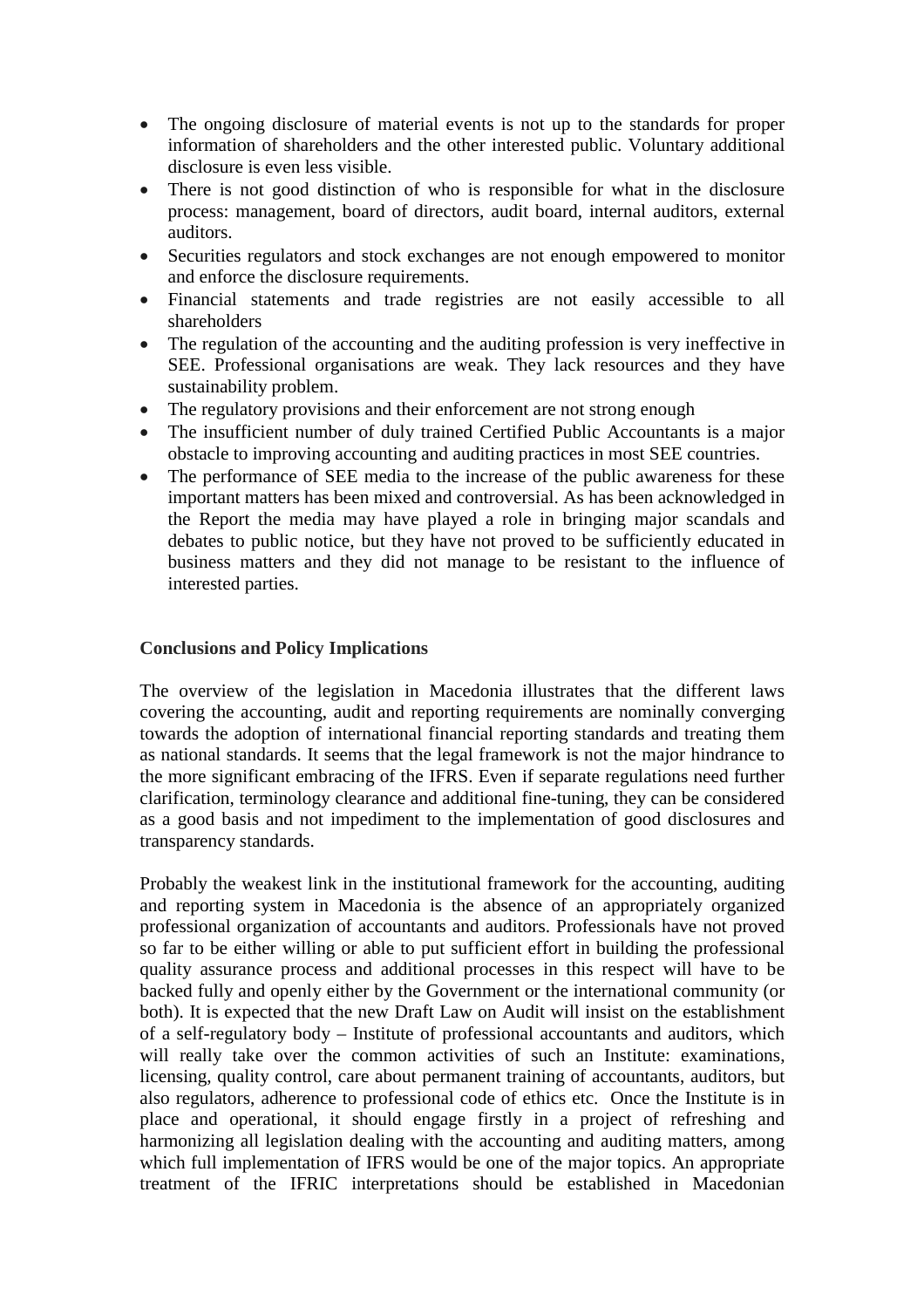legislation. This is the only competent, professional and integral manner of refining the existing legal framework. The development of standards for the small and micro traders will also be an obligation of the professional organization.

For the time being there are around 15 licensed auditors and not more than 150 licensed auditors, out of which many are not in public practice. They don't seem to be sufficient to efficiently respond to the massive requirement for audit of the numerous companies that need to be audited. The first young holders of internationally recognized certificates are emerging in Macedonia and they are expected to be the major proponents for adherence to quality standards. A system of recognizing their certificates nationally and transferring them into national certification should be promptly established.

There are practically no effective mechanisms enforcing the implementation of the international financial reporting standards as they have been provided for in the Trade Company Law. Larger authority for monitoring and enforcement of the generalpurpose reporting should be given to the Security Exchange Commission, Stock Exchange, Central Bank, Insurance Supervisory Department in the Ministry of Finance and especially to the professional association of accountants and auditors. The Government should make sure that the auditing profession is appropriately regulated and some of these powers can be delegated to the self-regulating professional organization. Other protagonists of the disclosure and transparency rules (managers, directors, internal auditors, employees of the audit firms) should also be subject to administrative, civil or criminal penalties for violating the financial reporting or audit standards.

Even more profound and permanent professional education and training should be imposed. This should involve the University curricula, professional education and training of accountants and auditors, training of regulators, training (including IAS training) of corporate accountants

There should be a well-designed and implemented public awareness program that would increase the public demand for good corporate disclosure and transparency, among which the financial reporting framework holds the central position. The professional association might be assigned with this obligation as well. This is especially for the activation of the third pillar of the transparency and disclosure system – the internal control and external disclosure mechanisms of the individual companies. Unless there is a public demand and pressure for bigger corporate openness, it is hard to believe that corporations will be willing to voluntarily offer better quality of corporate information.